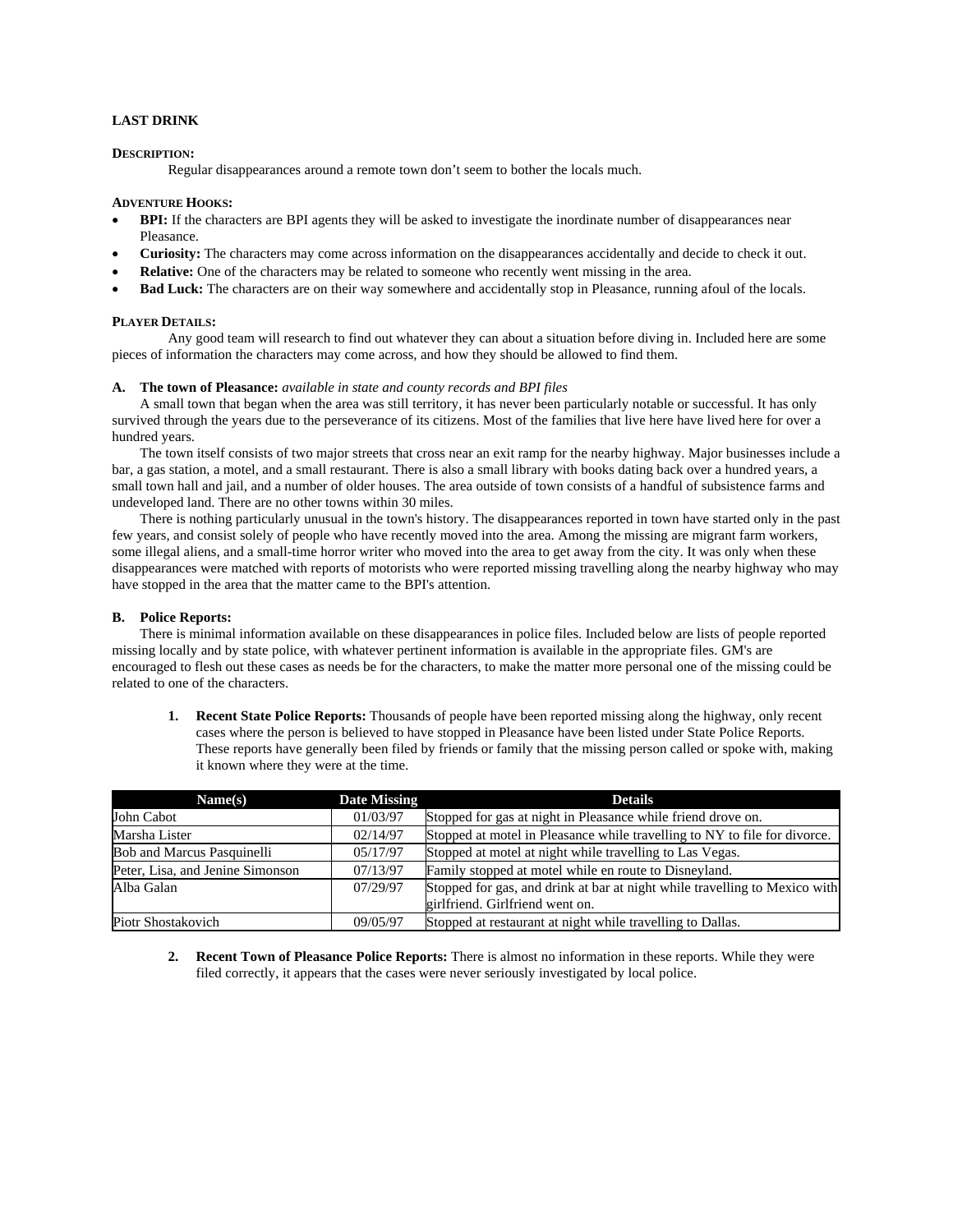| Name(s)             | Date Missing | <b>Details</b>                                                                     |  |  |
|---------------------|--------------|------------------------------------------------------------------------------------|--|--|
| Jim Saget           | 01/17/97     | Migrant worker who went into town for a Friday night.                              |  |  |
| Ian Crenshaw        | 02/20/97     | New resident, horror writer, disappeared from home in town.                        |  |  |
| Lita Norris         | 04/07/97     | Migrant worker who left husband, went into town.                                   |  |  |
| <b>Manuel Ortiz</b> | 08/22/97     | Illegal alien employed at local farm, disappeared after going to bar Friday night. |  |  |
| Consuela Ramirez    | 07/29/97     | Migrant worker, went to town at night to call mother in Mexico.                    |  |  |
| Michael Greer       | 09/05/97     | Antique dealer, purchased home in town, disappeared.                               |  |  |

### **GM DETAILS:**

 Since it began, the town of Pleasance has been home to vampires that emigrated from Europe. The vampires have always preyed on travelers and transients coming through their area, and covered the evidence with the help of their companions - quasi-undead created by the vampires who can work as their agents in daylight. It is only recently that advances in communications have allowed evidence to accumulate at all.

Victims are selected at night from any travelers in the motel, restaurant, or bar. Usually a handful of vampires will wait until any other humans are gone, and then gang up on the unsuspecting prey. Occasionally they work singly and lure the victim out behind a building, to a hotel room, or a house. Once a kill has been made evidence of the victim, such as a vehicle or possessions, are taken by a companion to other vampires in other states who run pawn shops and junkyards. The drained corpse is plowed under one of the nearby fields and used to fertilize the areas meager crops, this is only done on farms run by Companions, to avoid having migrant workers discover the evidence.

Almost all of the businesses in town are run by companions. One exception is the bar, which is run by the head vampire - who tends bar after dark. The town's doctor, mayor and police chief are companions, so that they can operate in daylight. The vampires average 200 years old, with several older and a few with only 10-20 years as a vampire. The companions average 100 years old, they tend to live 2-3 times as long as normal humans.

Recently, two normal humans were allowed to move into town to help the illusion. But when each came close to uncovering the secret of the town they were quickly slain. These vampires rarely create more of their kind, preferring instead to keep their population small. New vampires and companions are only created when one dies, or moves away. Both of these circumstances are unusual.

When the characters come poking around they may be selected as victims if they make it obvious that no one knows where they are and/or they are headed far away. If they appear to be getting close to learning the truth about the town then the vampires will gang up on them, with the intent of killing them.

I recommend using anywhere from 15-30 companions for the town, depending on the number and capabilities of the characters. I've included specific stat changes for a few 'main characters,' but most will just use the base stats listed under Shadows for Companions.

| <b>Name</b>        | <b>Occupation</b>      | PHY    | REF    | CAN    | <b>EDU</b> | TEC    | WIL.   | LP | КP       | <b>SP</b> |
|--------------------|------------------------|--------|--------|--------|------------|--------|--------|----|----------|-----------|
| Karl Woods         | Motel Clerk            | $4D+1$ | 3D     | 3D     | $2D+1$     | $2D+1$ | 3D     | 37 |          |           |
| Joe Cappitelli     | Day Bartender          | $3D+1$ | 3D     | $3D+1$ | 4D         | $2D+2$ | $3D+1$ | 33 |          |           |
| Mike Young         | <b>Restaurant Cook</b> | $4D+1$ | 3D     | 3D     | $2D+1$     | 3D     | 3D     | 38 | $\Omega$ |           |
| Casimir Paderewski | Police Chief           | $4D+2$ | $3D+1$ | $3D+2$ | 3D         | $2D+2$ | 4D     | 40 |          |           |
| Donna Winslow      | Daytime Waitress       | 4D     | $3D+1$ | $3D+2$ | $2D+1$     | 3D     | $3D+1$ | 36 | $\Omega$ |           |
| Valerie Schulte    | Daytime Librarian      | 4D     | 3D     | $3D+1$ | $3D+1$     | $2D+2$ | 3D     | 35 |          |           |

All of the vampires fall under the stats for Classic Vampires as listed in the Shadows section. Tailor the number of vampires to the number of characters and their capabilities, but around 10-15 total is recommended. I've included specific stats changes for a few 'main characters' down below, otherwise use the base stats found in the Shadows section.

| <b>Name</b>             | <b>Occupation</b>          | <b>PHY</b> | REF    | <b>CAN</b> | EDU    | TEC    | WIL.   | LP | KP SP |    |
|-------------------------|----------------------------|------------|--------|------------|--------|--------|--------|----|-------|----|
| Lec Antonescu           | Head Vampire, Bartender    | $4D+2$     | $4D+2$ | $4D+2$     | $3D+1$ | $2D+1$ | $5D+1$ | 38 |       | 13 |
| Lucas Short             | Motel Owner                | 3D         | 4D     | $4D+2$     | 3D     | 2D     | $4D+2$ | 32 |       | 10 |
| Helga Nansen            | <b>Restaurant Waitress</b> | $3D+1$     | 4D     | $4D+1$     | 3D     | 2D     | $4D+2$ | 33 |       | 10 |
| <b>Gunther Dietrich</b> | Farmer, stool warmer       | 4D         | $3D+1$ | $3D+2$     | $2D+2$ | $2D+1$ | 4D     | 36 |       | 10 |
| Maria Velasquez         | Bar slut                   | $3D+1$     | 4D     | 4D         | 3D     | 2D     | 4D     | 33 |       | 10 |
| Pedro Villa             | Librarian                  | 3D         | $3D+1$ | $4D+2$     | 4D     | $2D+1$ | 5D     | 32 | ∸     | 10 |

# **TIMELINE:** n/a

### **LOCATIONS:**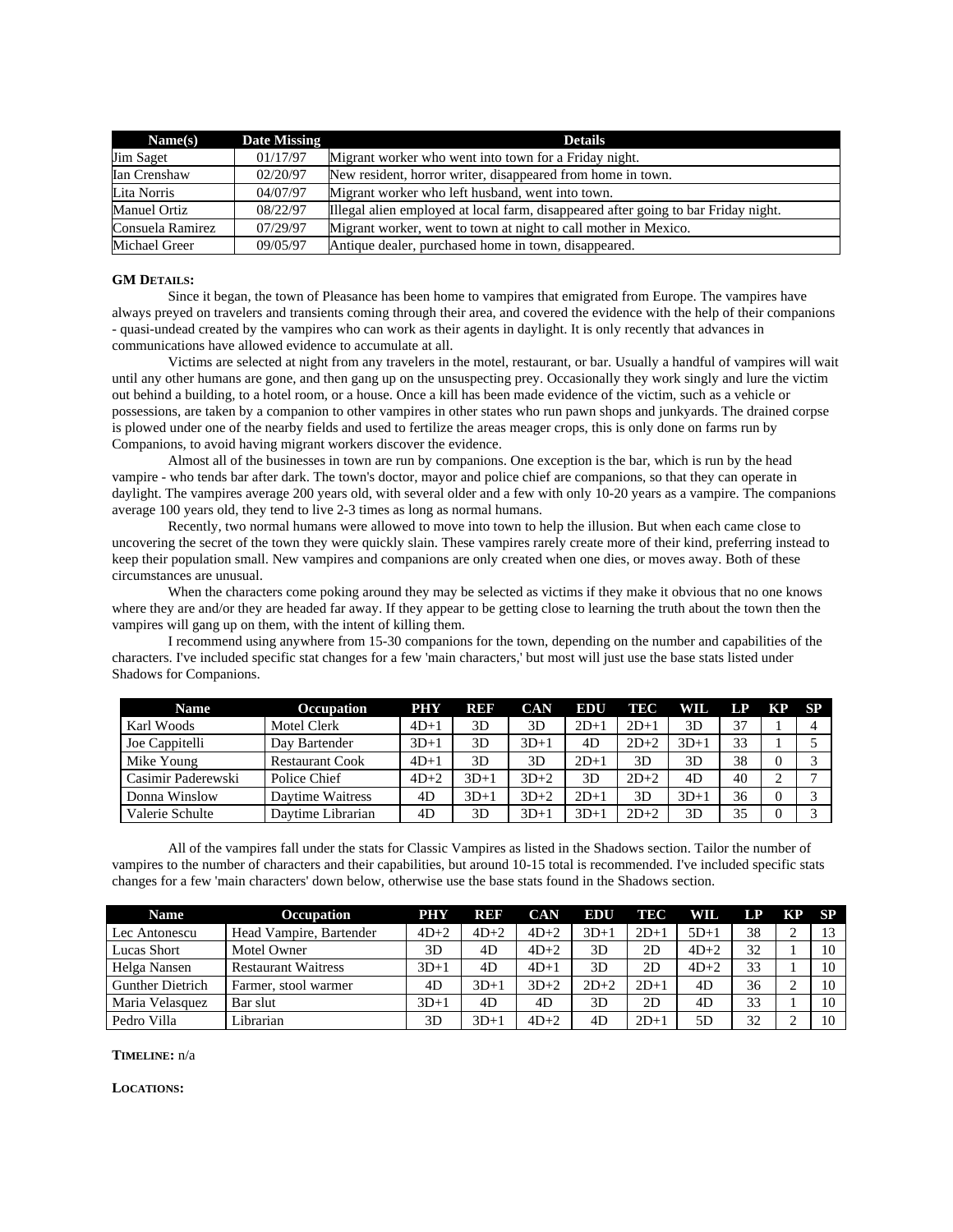**The Town of Pleasance:** Descriptions of the various buildings and who/what live there follow. Tailor the number of companions and vampires found to the location, and time of day. There are also vampires and companions going about their business on the street. Tailor the number of additional houses and/or apartments to the number of vampires and companions being used.

| <b>Name</b>                               | <b>Inhabitants</b>                             | <b>Description</b>                                                              |
|-------------------------------------------|------------------------------------------------|---------------------------------------------------------------------------------|
| All-Night Video                           | 1-4 companions or vampires                     | 24 hour video store with a good selection of titles.                            |
| AmeriCo Gas Station                       | 2 companions                                   | 24 hour gas station with a small convenience store. There                       |
|                                           |                                                | are always 2 companion 'employees' on duty.                                     |
| <b>Bakery</b>                             | 1-2 companions                                 | Fresh bread, rolls, pies, and muffins. Includes Polish and<br>French pastries.  |
| <b>Barber Shop</b>                        | 1 companion                                    | Small barber shop with a divider between the front and                          |
|                                           |                                                | where the chairs are located, so that the mirror only                           |
|                                           |                                                | displays the back of the shop.                                                  |
| <b>Bela's Farm Tools</b>                  | see Bela's Hardware                            | Shed holding farm tools and equipment for Bela's                                |
|                                           |                                                | Hardware, generally locked up with chains on the door.                          |
| Bela's Hardware                           | 2 companions                                   | A small hardware store that also sells farm equipment out                       |
|                                           |                                                | of a small barn in back. Open 9-7 daily.                                        |
| <b>Brown's Shoes</b>                      | 1-2 companions                                 | Small shoe store                                                                |
| <b>Butcher</b>                            | 1-2 companions                                 | Good selection of standard meats and meat products.                             |
| <b>Empty House</b>                        | none                                           | Empty home that belonged to Ian Crenshaw                                        |
| Garage                                    | 1-2 companions                                 | Small auto mechanics with room for two cars inside.                             |
| Helga Nansen's house                      | 1 female companion and Helga(day)              | Small, tastefully decorated home.                                               |
| Jail                                      | Casimir Paderewski                             | Small office, with files and computer, and two holding<br>cells.                |
| Last Drink Bar                            | Lec Antonescu or Karl Woods, Maria             | Standard dive with a jukebox, wooden bar and floor, and a                       |
|                                           | Velasquez(at night), Gunther                   | collection of alcohol and neon signs, no mirrors.                               |
|                                           | Dietrich(at night), 2 vamp(at night), 2-       |                                                                                 |
|                                           | 4 companions                                   |                                                                                 |
| Lec Antonescu's house                     | 1 male companion and Lec(day)                  | Nice, small house, sparsely furnished. Lec's coffin is                          |
|                                           |                                                | downstairs in a secret room.                                                    |
| Library                                   | Valerie Schulte or Pedro Villa                 | Small librarian desk and numerous tall shelves stacked with                     |
|                                           |                                                | a diverse selection of new and old books. Pedro sleeps in a                     |
|                                           |                                                | coffin under the basement stairs.                                               |
| Locksmith<br>Lucas Short's house          | 1 vampire or companion                         | self-explanatory                                                                |
|                                           | 1 male companion and Lucas(day)                | Small bachelor's house with computer and lots of games.                         |
| Maria Velasquez's house<br>Men's Clothing | 1 male companion and Maria(day)<br>1 companion | Small, romantically decorated house.<br>Basic casual clothing and work clothes. |
| Nacht Music                               | 1-2 companions                                 | Small music store with CD's, tapes, and instruments.                            |
| Newsstand                                 | 1 companion or vamp                            | 24 hour shop with newspapers, comic books, and                                  |
|                                           |                                                | magazines in several languages and all over the world.                          |
| Peaceful Rest Motel                       | Joe Cappitelli or Lucas Short,                 | Cheap, clean motel with no cable, 6 rooms 2 beds each,                          |
|                                           | companion maid                                 | \$25/night.                                                                     |
| Pizza Man                                 | 2-3 companions                                 | Small fast food pizza place with 1 delivery driver.                             |
| Post Office                               | 2-3 companions                                 | Standard US Post Office with PO Boxes and stamp                                 |
|                                           |                                                | machines.                                                                       |
| Restaurant                                | Mike Young, Donna Winslow or                   | Clean 24 hour diner with a standard fare menu.                                  |
|                                           | Helga Nansen, 1-4 companions                   |                                                                                 |
| Sharpening                                | 1 companion                                    | Small shop for sharpening knives and tools.                                     |
| <b>Starlight Theater</b>                  | 2 companions                                   | Small, 1 screen, movie theater.                                                 |
| Town Hall                                 | 2 companions (clerk and mayor)                 | Small waiting area, mayor's office, and meeting hall.                           |
| Van's Grocers                             | 2-3 companions                                 | Small grocery with dry goods and soda.                                          |
| <b>Wagner's Electronics</b>               | 1-2 companions, 0-1 vamp(at night)             | Basic electronics and parts, no camcorders or cameras in                        |
|                                           |                                                | stock.                                                                          |
| Women's Clothing                          | 1-2 companions, 0-1 vamp(at night)             | Normal women's clothing store with standard selection of                        |
|                                           |                                                | clothing and accessories.                                                       |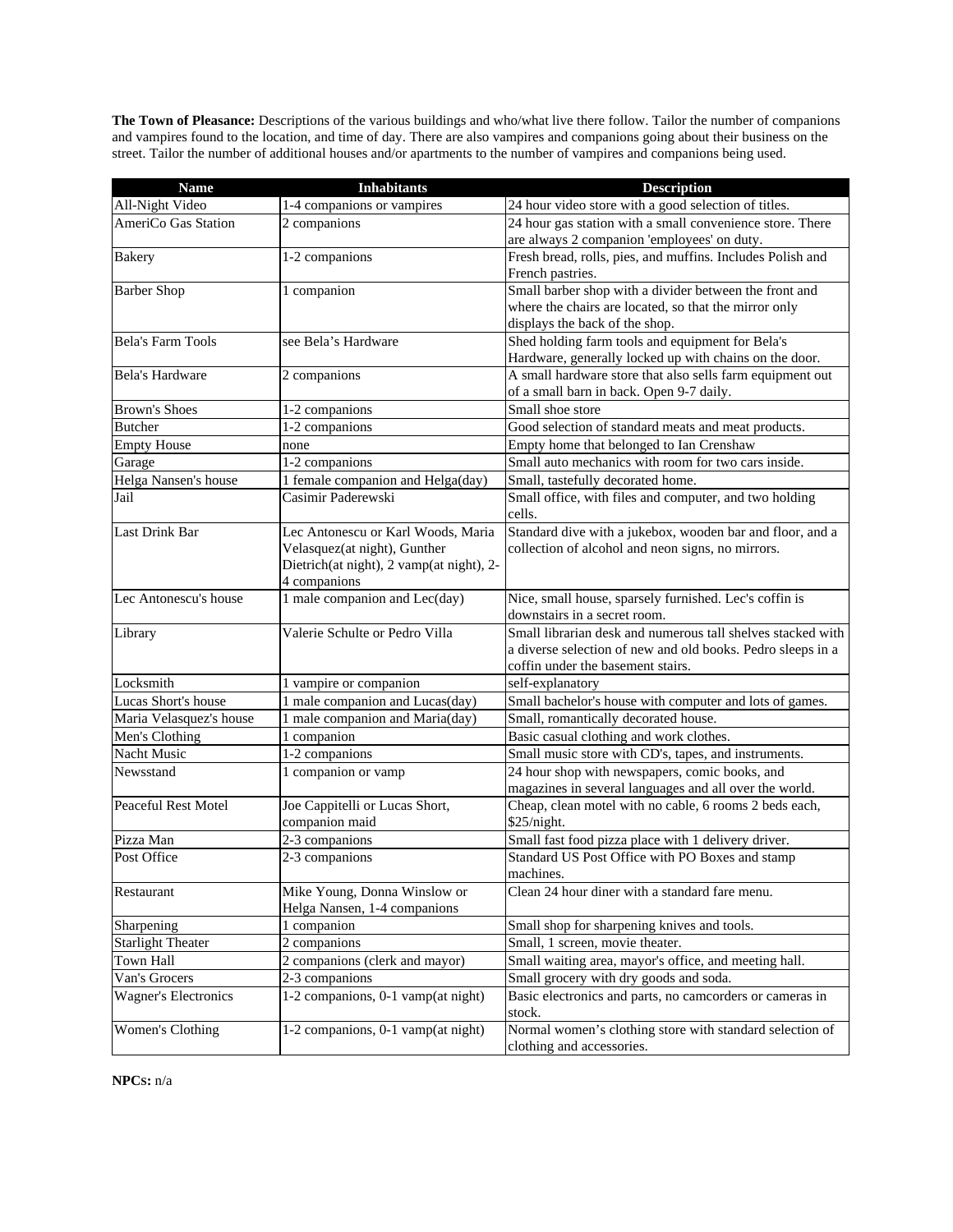#### **SHADOWS:**

#### **COMPANION**

**Type:** Psuedo-Undead **Physique:** 4D+1 Stamina 5D **Reflex:** 3D **Canny:** 3D **Education:** 2D+1 Supernatural: Vampires 4D+1 **Technical:** 2D+1 Trade Skills 3D+2 **Will:** 3D

## **Special Abilities/Disadvantages:**

*Undead* – Companions are borderline undead. Requiring only the blood of their master, or mistress, to survive, they can live without food, water, or sleep and are highly resistant to sickness and disease. They age about 1/4 the speed of normal humans after becoming a companion.

### **Story Hooks:**

*Servitude* – Vampire companions are bound to their master by the blood they require, and will serve and protect them by day and night to get it.

#### **Life Points:** 38

**Survival Points:** 0-3 normally

#### **Move:** 10

**Size:** 1.5-2.1 meters tall

Most forms of vampires can create human companions to guard and protect them as they sleep through the day. Companions are created, often using slightly unbalanced individuals, by allowing them to drink small amounts of the vampire's blood regularly. The companion is not bitten, because they could become a vampire at that point. Companions gain increased abilities, an extended life-span, and suffer none of the weaknesses of a vampire. They do not even require sleep or food. However, they become dependent on regular feedings of the vampire's blood or they will perish. A companion can only drink the blood of the vampire that created them, so they will go wherever the vampire does, and always ensure they are protected.

Companions look completely human, and traditionally pass themselves off as the vampire's servant or companion. In Pleasance, a vampire's companions will live within a few miles of their master, but don't need to be around them constantly. They are mainly charged with keeping up the town's facade.

### **VAMPIRE, CLASSIC**

**Type:** Vampire **Physique:** 3D+2 Lifting 7D, Stamina 7D **Reflex:** 3D+2 Unarmed Combat 4D+2 **Canny:** 4D+1 Disguise 5D, Evidence Disposal 4D+2, Hide/Sneak 5D, Surveillance 5D **Education:** 3D **Technical:** 2D **Will:** 4D+2 **Special Abilities/Disadvantages:**

*Claws/Fangs* – PHY+1D damage, claws provide +2D to Climbing skill.

*Control Wild Creatures* – Vampires can control up to 5 wolves, or 50 bats or rats at one time.

*Destruction* – Vampires may be destroyed by staking through the heart, beheading, cremating, immersing in moving water, extracting the heart, injecting or immersing with holy water, or by magical damage weapons and spells. If the form of destruction can be reversed, such as removing the stake through the heart or withdrawing the corpse from water, then the vampire will be restored in d6 rounds.

*Drain Attack* - With a successful fang attack at +10 difficulty, the vampire may latch on to a victim and drain 1D of the victim's PHY score and 4 Life Points every round until the victim dies or the vampire is removed. The victim may attempt to break free by making an opposed PHY roll at -2D.

*Eternal Life* – Vampires remain immortal as long as they drink the blood of a living human every three days. Vampires may extend this period by one day for every ten years of their existence. Victims left alive after the drain suffer a permanent –1D to their PHY unless the damage caused by the vampire is healed by magic. They are also immune to most weapons, but suffer normal damage from magically enhanced weapons. See Destruction methods above. *Hypnotic Stare* – Vampires have the ability to mesmerize a target of the opposite sex by staring into their eyes, making them open to the character's suggestions. An opposed Will roll is made by the vampire and their victim. A roll of 10